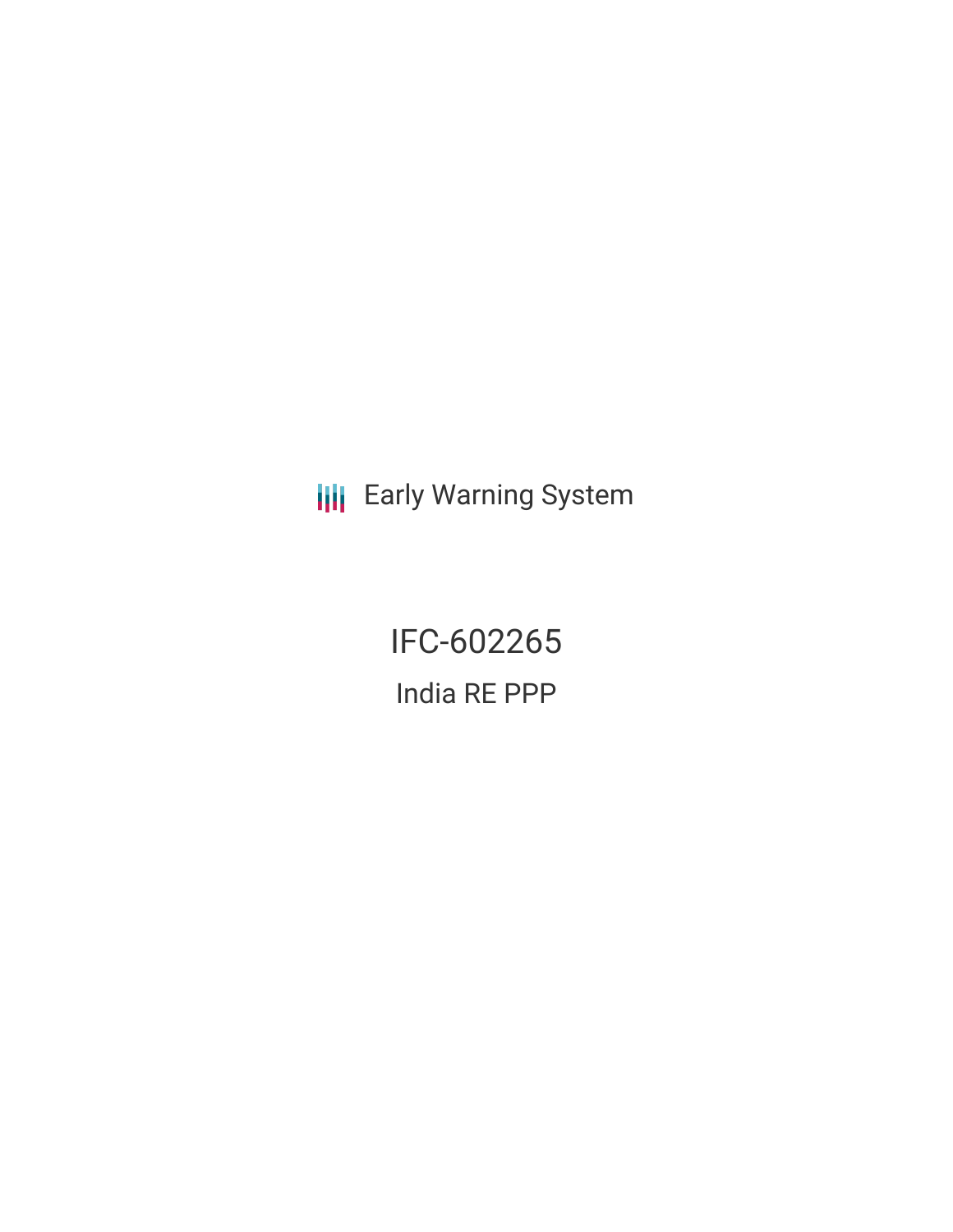

# **Quick Facts**

| <b>Countries</b>              | India                                     |
|-------------------------------|-------------------------------------------|
| <b>Financial Institutions</b> | International Finance Corporation (IFC)   |
| <b>Status</b>                 | Active                                    |
| <b>Bank Risk Rating</b>       |                                           |
| <b>Borrower</b>               | Solar Energy Corporation of India Limited |
| <b>Sectors</b>                | Energy, Technical Cooperation             |
| <b>Investment Type(s)</b>     | <b>Advisory Services</b>                  |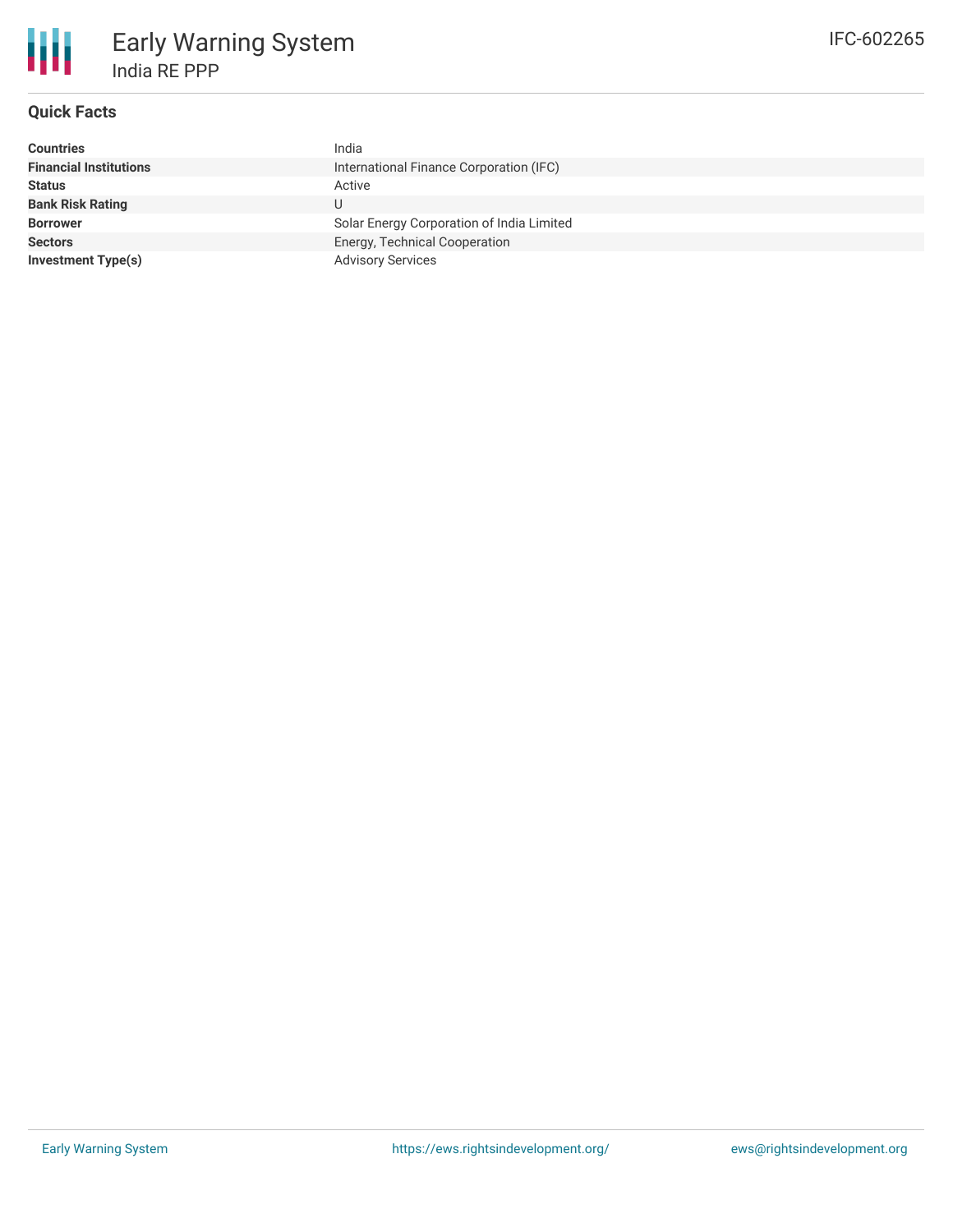

# **Project Description**

According to the bank's website, "IFC will provide advisory support to the Solar Energy Corporation of India Limited in identifying and structuring of renewable energy PPP projects across several States in India, as mutually agreed between IFC and SECI. IFC will also help SECI in competitive bidding for selection of private sector developers for the installation and operation of renewable energy projects to be identified."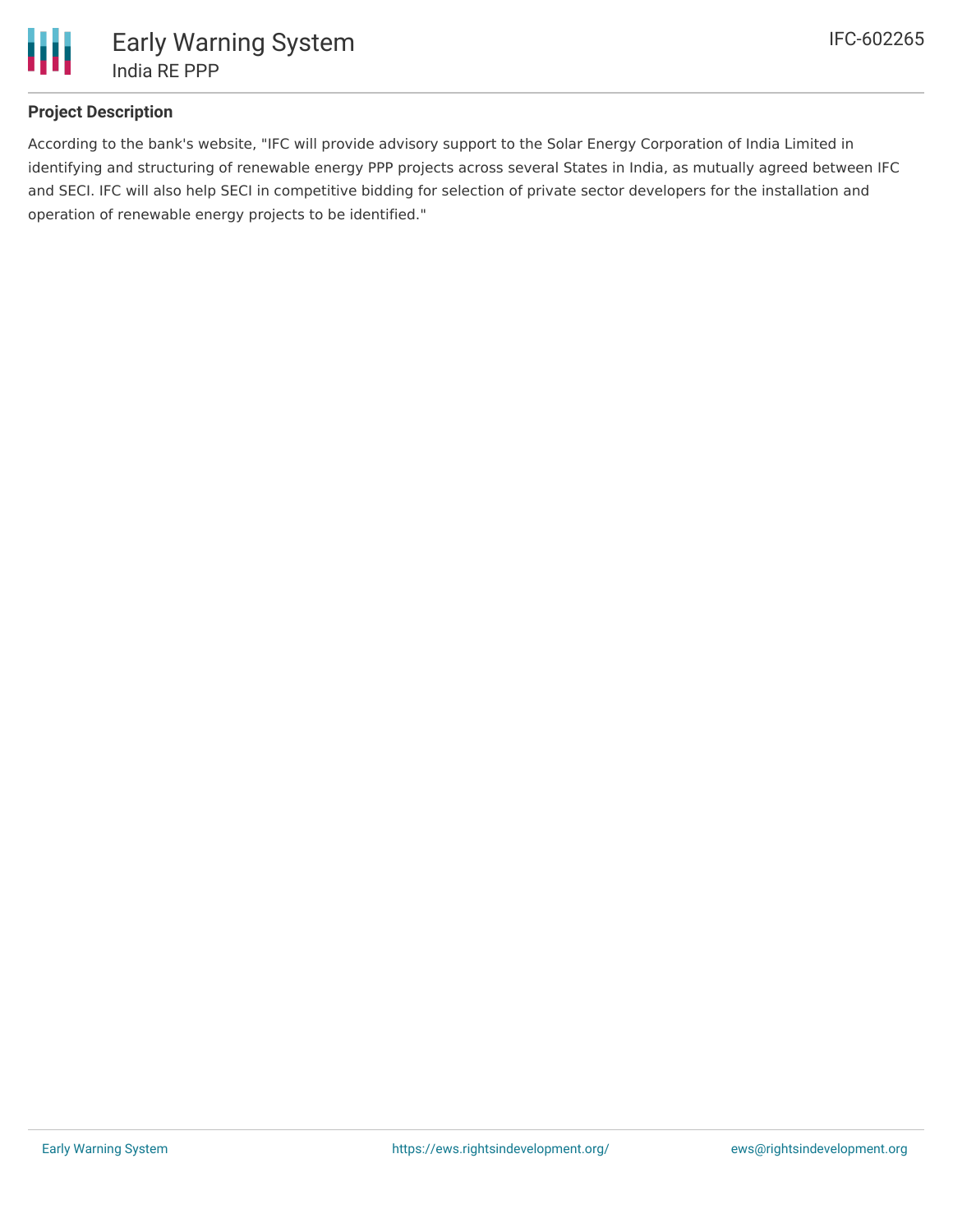### **Investment Description**

• International Finance Corporation (IFC)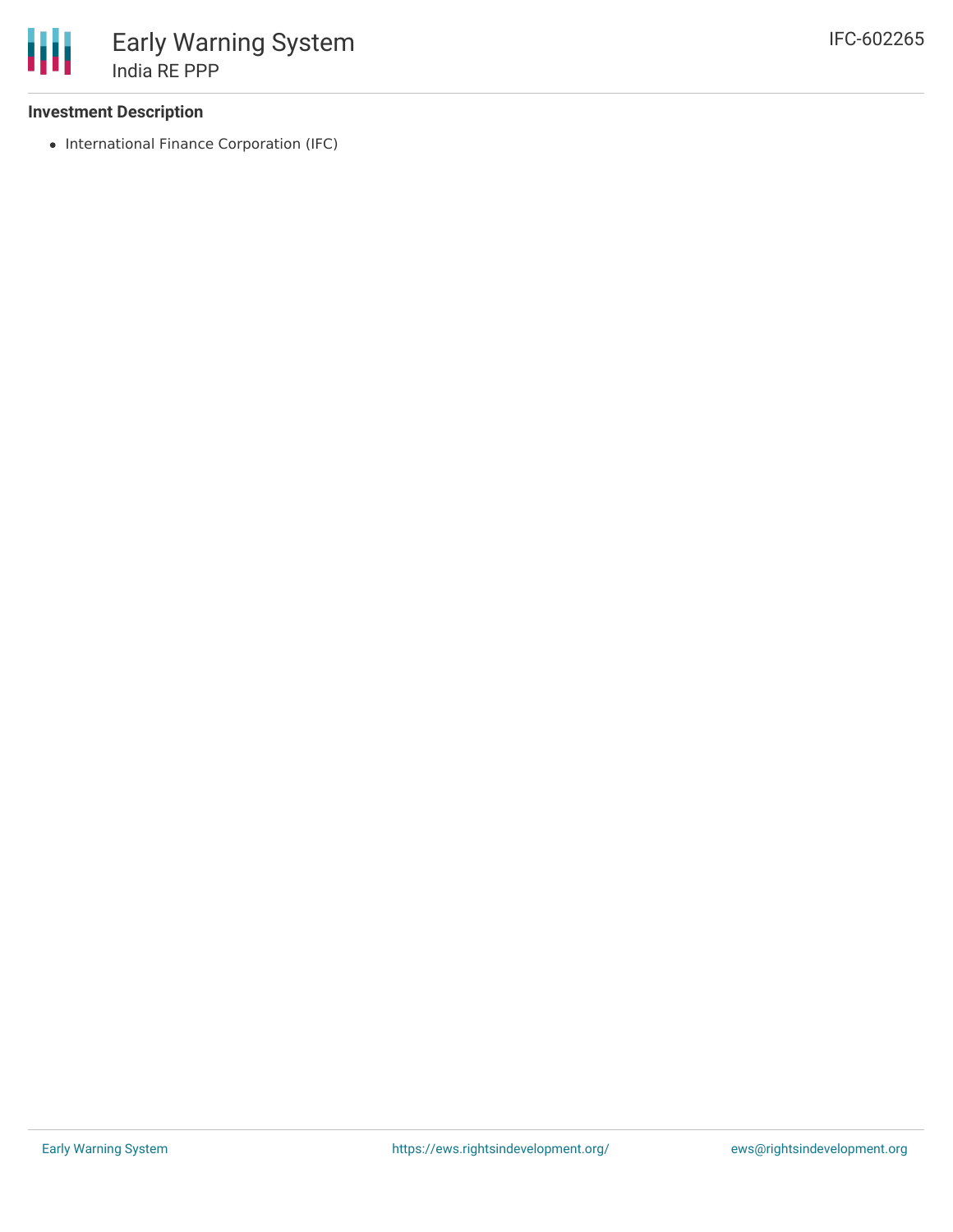

| <b>Private Actor 1</b> | <b>Private Actor</b><br>1 Role | <b>Private Actor</b><br>  Sector | Relation | <b>Private Actor 2</b>                    | <b>Private Actor</b><br>2 Role | <b>Private Actor</b><br>2 Sector |
|------------------------|--------------------------------|----------------------------------|----------|-------------------------------------------|--------------------------------|----------------------------------|
|                        | $\sim$                         | $\sim$                           | $\sim$ . | Solar Energy Corporation of India Limited | Client                         | $\overline{\phantom{a}}$         |